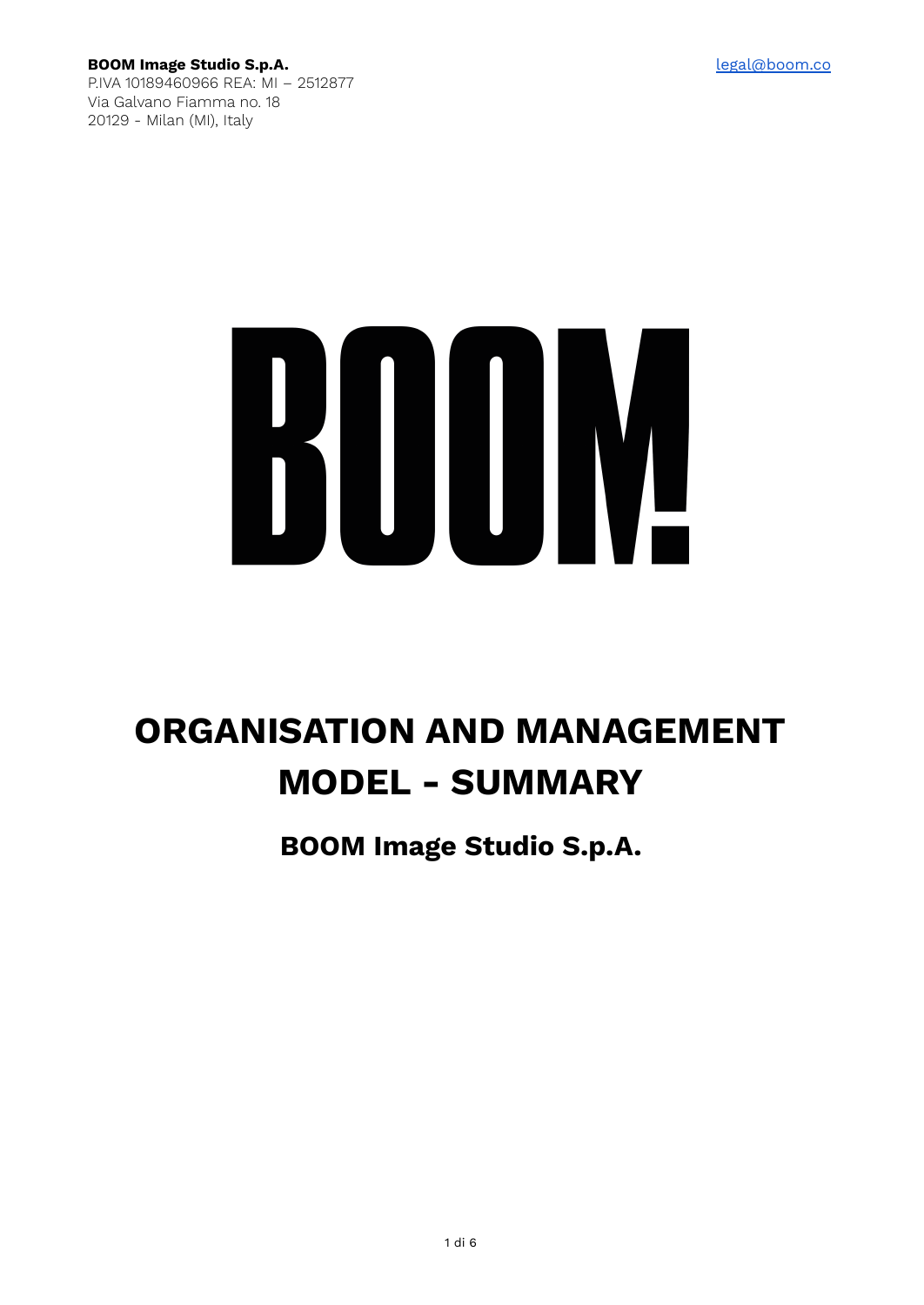# **Summary**

# **COMPANY'S LIABILITY PURSUANT TO LEGISLATIVE DECREE 231/2001. ORGANISATION AND MANAGEMENT MODEL OF BOOM IMAGE STUDIO S.P.A.**

This document contains a Summary of the Organisational and Management Model of BOOM Image Studio S.p.A., with its registered office in Via Galvano Fiamma, no. 19, 20129, Milan (M), Italy (hereinafter "**BOOM**" or "**Company**").

# **1. Administrative liability for offences committed by organisations under Legislative Decree 231/2001**

Legislative Decree no. 231 of 2001 (hereinafter the "Decree") introduced into the Italian legal system the **administrative liability of legal entities** (including companies) **for criminal offences**: a company may be held liable for criminal conduct committed by individuals part of said company, with the consequential application of the various types of sanctions provided for in Article 9 namely, monetary sanctions (applied in "quotas" in proportion to the entity's economic capacity), disqualification sanctions, confiscation and publication of the conviction -.

Article 5 of the Decree identifies two categories of persons whose criminal conduct may give rise to the Company's liability:

- **top management**, i.e. those who perform functions of representation, administration or management of the entity or one of its organisational units with financial and functional autonomy, as well as persons who exercise, even de facto, the management and control of the entity (hereinafter "**Managers**");
- **non-managerial persons**, i.e. those who are subject to the supervision or direction of others (hereinafter "**Non-managers**").

According to the Decree, the company is liable for the criminal conduct carried out by the subjects identified in Art. 5, only if the following two conditions are matched:

- 1. the criminal offence committed by the natural person must be one of the crimes expressly listed in Articles 24 et seq. of the Decree (hereinafter, "**Relevant Criminal Offences**");
- 2. the Relevant Criminal Offence must have been committed "**in the interest or to the advantage of the entity**".

In the following cases, the company is not liable for the Relevant Criminal Offence committed:

- the natural person acted solely in his/her own interest or for his/her own benefit;
- the company has deliberately prevented the action from being carried out or the event from taking place.

The Decree excludes, under certain conditions, the liability of the company which proves that active steps were taken to prevent the commission of the Relevant Criminal Offence.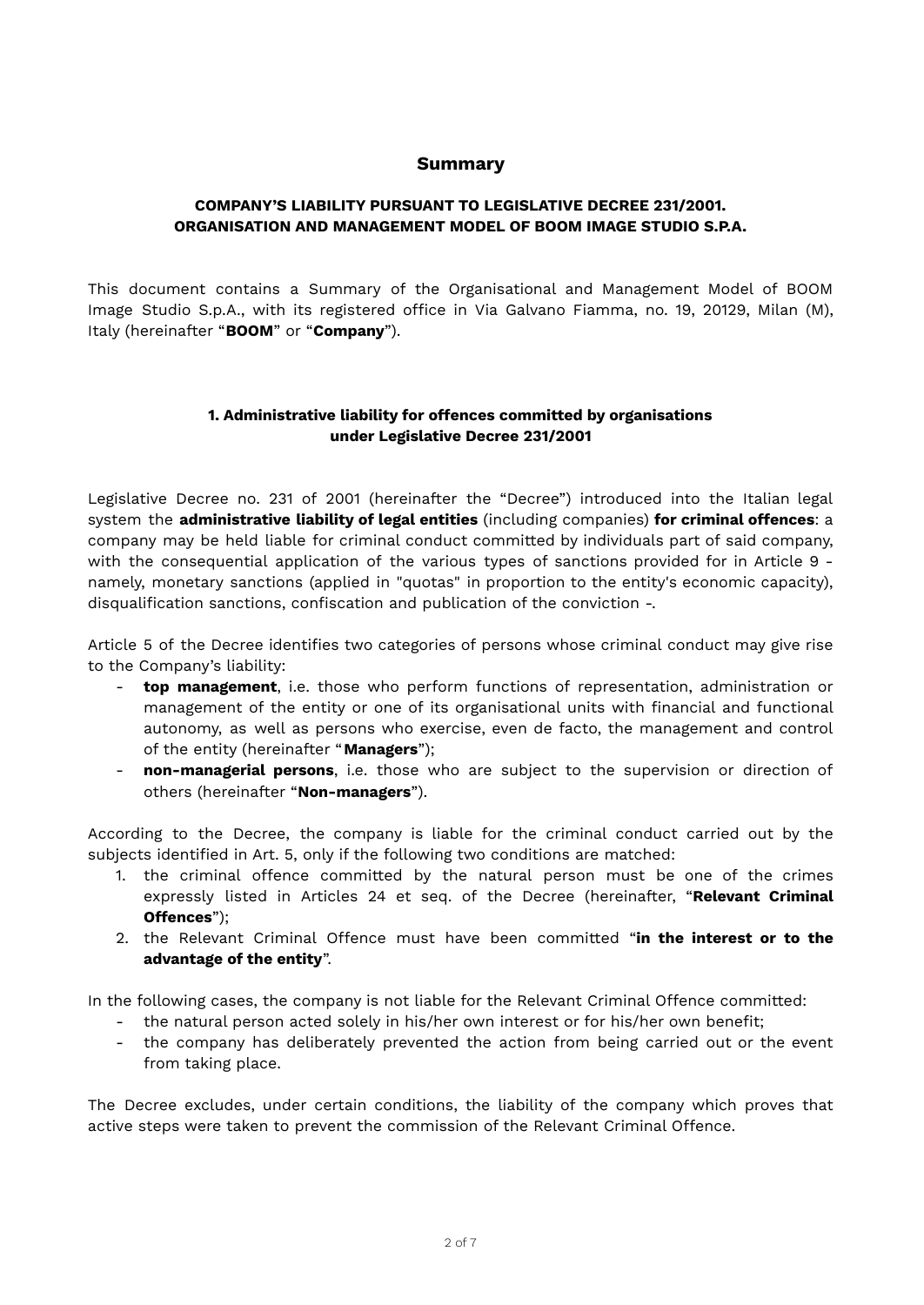In order to do so, it is necessary that the company demonstrates that it has adopted and effectively implemented, before the Relevant Criminal Offence was committed, an **Organisational and Management Model** (the so-called "**MOG 231**") capable of preventing that kind of Relevant Criminal Offences and that it has duly nominated an autonomous body, with adequate control and initiative powers, specifically dedicated to the supervision of the effectivity, the adequacy, the correct functioning and the constant update of the MOG 231 (the so-called "**Supervisory Board**" or, in Italian, "*Organismo di Vigilanza*", or "*OdV*").

In particular, a company with a MOG 231 shall not be held liable when:

- the Relevant Criminal Offence has been committed by a Manager who has fraudulently evaded the MOG 231, even though the appropriate steps and security precautions have been carried out by the Supervisory Board;
- the Relevant Criminal Offence was committed by a Non-manager for reasons other than non-compliance with the company's management and supervisory obligations, and the MOG 231 adopted is adequate, correctly updated and is accompanied by a disciplinary system of sanctions.

# **2. The Organisation and Management Model of BOOM**

In order to comply with the regulations contained in the Decree and create an adequate tool that, by integrating and coordinating with Company procedures, constitutes an effective prevention system and an efficient control plan for monitoring the risks relating to the commission of conduct that could in abstract give rise to any form of responsibility for BOOM, the Company has deemed it appropriate to establish an adequate and efficient internal compliance system, preparing and adopting a specific MOG 231 and setting up, for the purposes of monitoring its effective implementation, a **Supervisory Board** with autonomous powers of control and expenditure.

The structure of BOOM's MOG 231 is divided into a General Section, where the framework on which the entire Model is based is defined, and various Special Sections, which are drawn up in relation to the various types of Relevant Criminal Offences covered by the Decree for which an abstract risk of commission has been identified during the risk assessment phase carried out for BOOM.

BOOM has also adopted its own Code of Ethics, formalising the principles and general rules of conduct that must inspire the performance of all Company activities. This Code of Ethics is also an integral part of BOOM's MOG 231.

# **2.1 General part**

The General Part of the MOG 231 adopted by BOOM is divided into four sections, each dedicated to a very important element characterising the structure of the whole MOG 231:

#### a) **Whistleblowing process**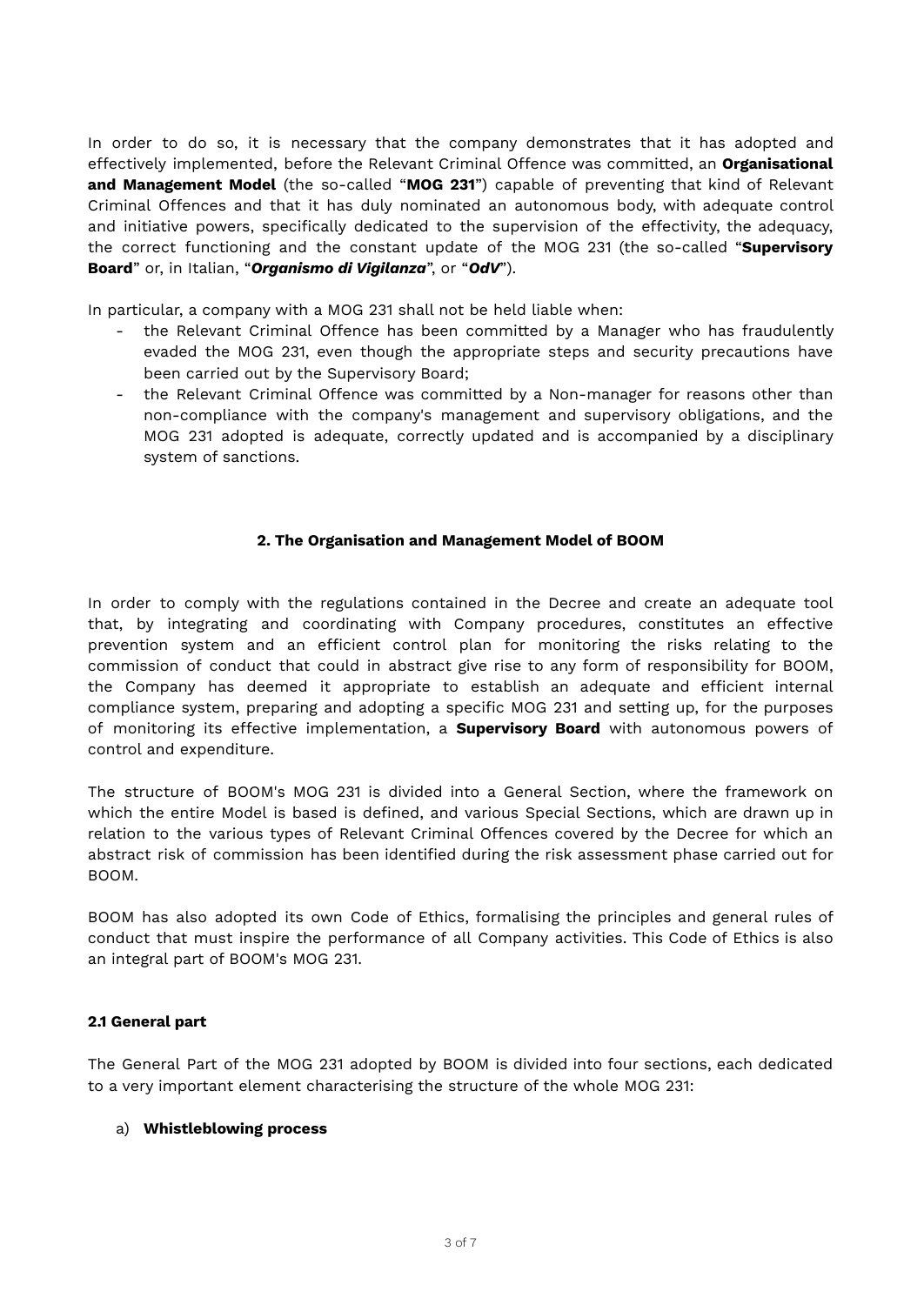This procedure has been defined with the aim of encouraging the various recipients of the Model to make proper use of whistleblowing, i.e. the tool with which each recipient is granted the right to report, in a serious and detailed manner, any breach of laws or regulations, of the principles stated in the Code of Ethics, of Company rules and procedures or any other fact or omission of which he/she is aware of, which may directly or indirectly cause economic, financial or image damage to BOOM, or an harm to recipients or employees.

In accordance with the provisions of the Model, the Supervisory Board is the sole recipient of a whistleblowing report, guaranteeing its confidentiality.

The report may be sent to the Supervisory Board by internal mail or by e-mail to [odv@boom.co](mailto:odv@boom.co). The Supervisory Board shall then initiate the process of verifying the validity of the report, at the end of which it may, alternatively:

- i) close the proceedings and, in the case of an obviously untrue report made on purpose or under gross negligence, initiate a sanctioning procedure for the reporter;
- ii) notify the outcome of the assessment to the Corporate Management and to the competent department to take disciplinary action and to adopt any further measures and actions that may be necessary in the specific case to protect the Company, or, where necessary, to file a complaint with the competent judicial authority.

# b) **Supervisory Board**

BOOM's Supervisory Board is a body with autonomous powers of initiative, control and expenditure, which is responsible for supervising the functioning of and compliance with the Model, as well as for periodic updates. The Company has entrusted this task to a monocratic board, whose members have the necessary requisites of autonomy and independence, honourableness, and professionalism.

In carrying out its activities, the Supervisory Board may require help from any BOOM member if specific knowledge and skills are needed for special analysis and the required person shall guarantee full cooperation.

In addition to the documentation expressly indicated in each Special Part of the Model, in accordance with the procedures contemplated therein, the Supervisory Board shall be informed of any other information relating to the implementation of the Model in the Activities at risk, as well as that relating to any violations of the provisions of the MOG 231 itself.

In any event, the Supervisory Board must always be informed of all information concerning:

- decisions relating to the application for, disbursement and use of public funds;
- requests for legal assistance made by employees (including Managers) against whom the judiciary is proceeding for any of the Relevant Criminal Offences;
- measures and/or news coming from the Judiciary and the Judicial Police or any other authority, from which it results that investigations are being carried out, even against unknown persons, for facts potentially involving the Company's business activities;
- the results and conclusions of commissions of enquiry, inspections, audits or other internal reports from which hypotheses of liability for the Relevant Criminal Offences emerge;
- information on the effective implementation, at all levels of the Company, of the Model;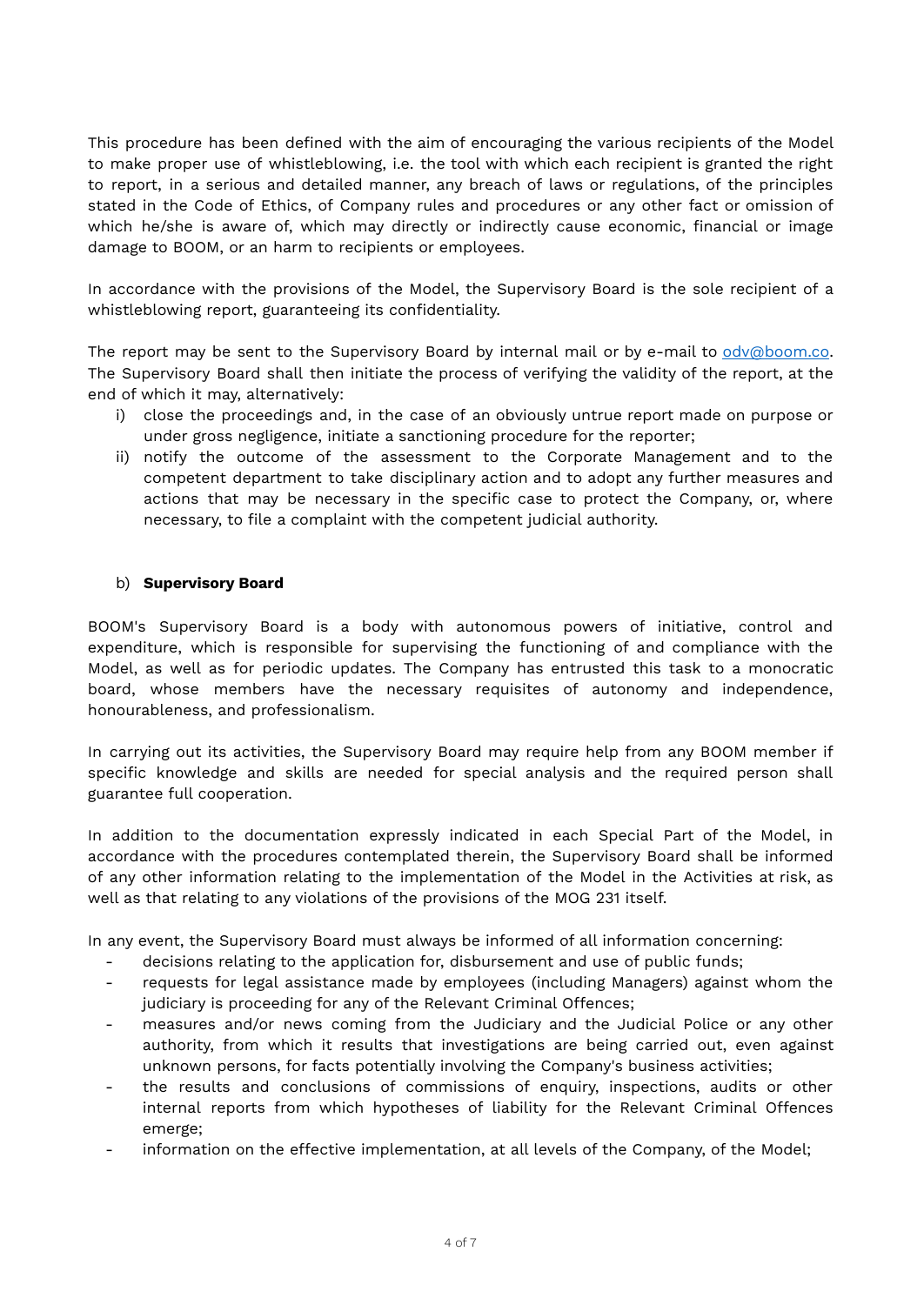disciplinary proceedings carried out, any sanctions imposed or orders to discontinue such proceedings with specific reasons.

# c) **Disciplinary system**

Pursuant to Article 6(2)(e) of the Decree, the Company, in order to guarantee the effectiveness of the supervisory and preventive action entrusted to the Supervisory Board and the effectiveness of the application of the MOG 231, has introduced a disciplinary system suitable for sanctioning violations of the MOG 231.

In particular, the disciplinary system is aimed at:

- all those who hold, even *de facto*, functions of representation, administration or management of the Company or of one of its organisational units with financial and management autonomy;
- persons subject to the direction or supervision of one of the above-mentioned persons, and in general to all employees as well as to all those who, in any capacity and at various levels of responsibility, operate within the Company, contributing, with their own acts, to the performance of the overall business activity, including collaborators, business partners and suppliers.

Finally, it is worth mentioning that the application of disciplinary sanctions is irrespective of the outcome of any criminal proceedings, since the rules of conduct imposed by the MOG 231 are assumed by the Company in full autonomy, regardless of the criminal offence that such conduct may constitute.

# d) **Spreading and knowledge of the Model**

The Company is exempted from administrative liability only if the MOG 231 is effective and concretely applied.

Precisely for this purpose, the Company has undertaken to adopt initiatives to ensure its spreading among all potential recipients of the Model, both internal and external to the Company, who are required to know its content, to comply with it and to contribute to its better implementation.

Within these initiatives, the following are worth mentioning: staff training activities, differentiated on the basis of the qualifications, functions and roles covered by the Recipients; the spreading of an internal information note explaining the Model and its functions; the dissemination through an internal circular of an information note explaining the whistleblowing system; information during recruitment; the publication of the MOG 231 on the Company's website.

# **2.2 Special Part**

The Special Part of BOOM's MOG 231 is divided into several sections, each dedicated to a different class of Relevant Criminal Offences, identified among those expressly indicated in Articles 24 ss. of the Decree.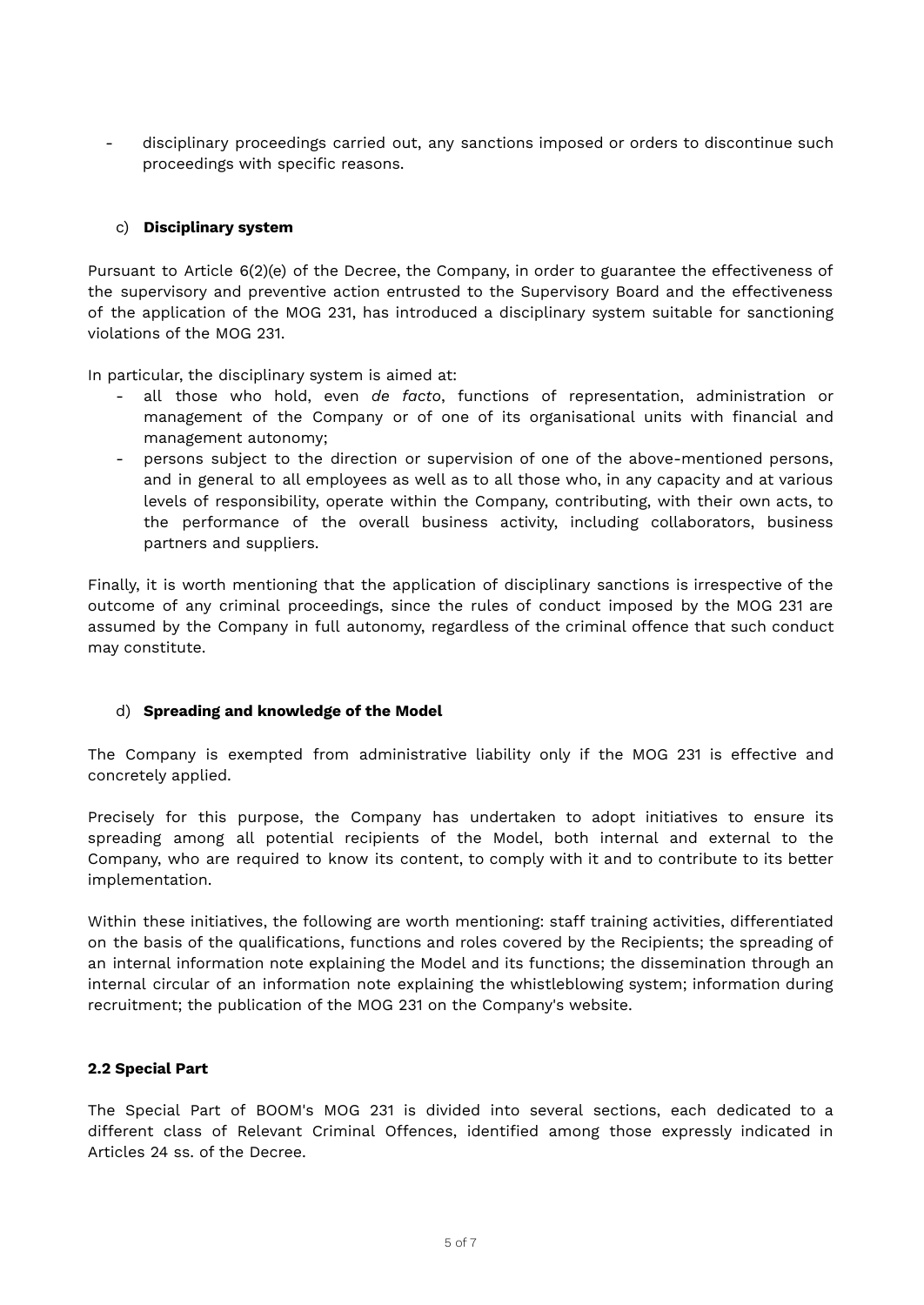As a result of the risk assessment activities carried out, the Company decided to expressly take into consideration only the Relevant Criminal Offences to which the Company is theoretically more exposed. For some Relevant Criminal Offence, on the other hand, no specific section of the Special Section has been drafted.

In particular, with regard to the Relevant Criminal Offences referred to in Articles 25-bis (Counterfeiting money, public credit cards and revenue stamps); 25-bis1 (Crimes against industry and commerce); 25-quater (Crimes having the purpose of terrorism or subversion of the democratic order); 25-quater1 (Mutilation of female genital organs); 25-sexies (Market abuse); 25-undecies (Environmental offences); 25-terdecies (Racism and xenophobia) 25-quaterdecies (Fraud in sporting competitions, unlawful gaming or betting and gambling by means of prohibited devices) and 25-sexiesdecies (Smuggling) of the Decree, it was considered that the risk of commission and/or facilitation of such offences is absolutely remote, taking into account the activity carried out by the Company. These offences do not seem to be able to creep into the Company's operations and its departments, not even in abstract terms; that's why the Company decided not to introduce any dedicated section in the Special Part, ensuring the maximum effectiveness and conciseness of the MOG 231.

With regard to Organised crime offences (Article 24-ter) and Transnational crimes (Article 10 of Law 146/2000), the Company considered unnecessary to prepare a dedicated section of the Special Part, given that the association type offences are generally connected with and aimed at committing the Relevant Criminal Offences covered by the other Special Sections (e.g., tax offences, corporate offences, money laundering and self-money laundering). It is therefore considered that, through the sections of the Special Part above mentioned, the Company has adequately mapped and effectively prepared the necessary measures to also prevent the occurrence of the association-type offences indicated above.

As mentioned above, for each of the other Relevant Criminal Offences expressly referred to in Articles 24 et seq. of the Decree (i.e. Crimes against the Public Administration and the Administration of Justice, Corporate Crimes, Crimes committed in violation of the regulations on Health and Safety at Work, Laundering, Receiving and Use of Money Goods or Benefits of Unlawful Origin, Computer Crimes or Copyright Crimes, Crimes against the Individual, Employment of third country citizens whose stay is irregular, Tax Crimes), there is a dedicated section of the Special Part of the MOG 231, in which, at the outcome of the risk assessment activities carried out, the following have been fully defined:

- the extent and scope of the offences covered by the specific class of Relevant Criminal Offences;
- identification of the main activities and risk areas in which, from a theoretical point of view, offences could be committed;
- the principles of conduct to which the MOG 231 requires all addressees to adhere when carrying out activities deemed to be at risk;
- the main safeguards adopted by the Company to prevent the recipients of the MOG 231 to commit those specific Relevant Criminal Offences.

The identification of the Relevant Criminal Offences pursuant to MOG 231, as well as the mapping of the activities at risk and the identification of the principles of conduct and the controls adopted to prevent the commission of unlawful conduct, are subject to constant updating by BOOM.